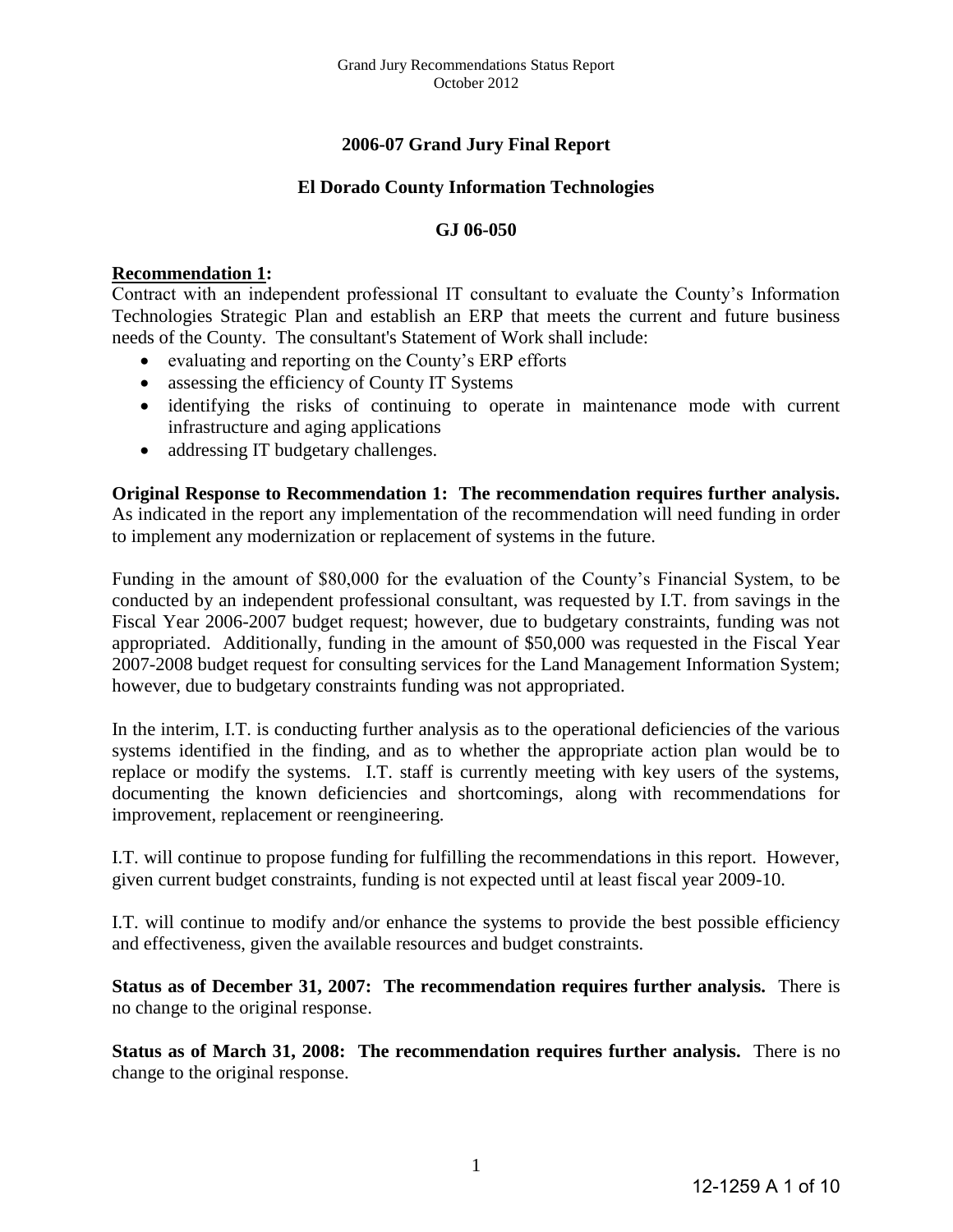**Status as of June 30, 2008: The recommendation requires further analysis.** There is no change to the original response.

**Status as of September 30, 2008: The recommendation requires further analysis.** There is no change to the original response.

**Status as of December 31, 2008: The recommendation requires further analysis.** There is no change to the original response.

**Status as of June 30, 2009: The recommendation requires further analysis.** It was stated that funding would not be available until FY 2009-10. Funding will not be available in the operation budget in FY 2009-10. However in FY 2009-10, alternate methods of funding will be pursued for implementation in future years.

**Status as of December 31, 2009: The recommendation requires further analysis.** The Information Technologies Steering Committee (ITSC) has become actively involved in reviewing the needs of the County's IT structure and capabilities. Consensus has been reached on the model for IT delivery: a hybrid model with certain functions delivered through central IT, and certain functions delivered at the department level. The next step is to agree on what aspects of the County's IT system need to be replaced first. It is anticipated that an independent consultant will be secured to assist in this review.

**Status as of June 30, 2010: The recommendation requires further analysis.** There is no change since the December 31, 2009 update. Funding for an outside consultant has not been identified. In addition, recent staff changes within the County's IT department will allow for a new look at these recommendations along with determining the next steps (which has been established as one of the department's main priorities).

**Status as of October 1, 2012: The recommendation is being implemented.** The ERP has been identified as an integral part of the county Strategic Investment Plan. On April 3, 2012 the Board of Supervisors gave approval to issue a Request for Proposal for an ERP. The RFP was released on April 4 and closed on May 21 with eleven vendors submitting proposals. A selection committee consisting of a cross section of county fiscal and information technologies staff conducted detailed analysis of each proposal. As of October the field has been narrowed to two vendors. A contract for services is expected by the end of the calendar year.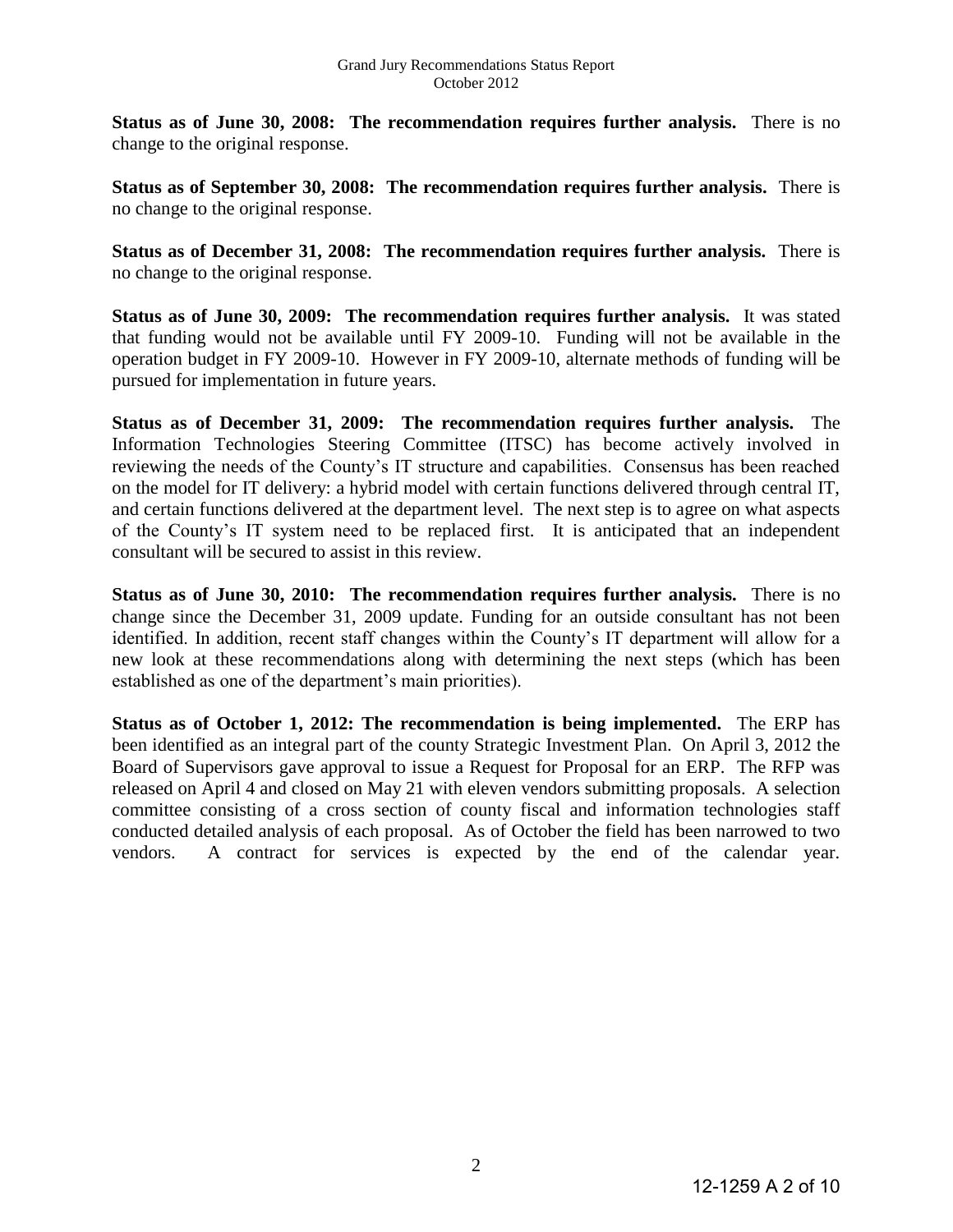## **2007-08 Final Report Part 1**

## **El Dorado County Juvenile Hall Placerville**

**Recommendation:** It is recommended that the Board of Supervisors fund necessary work entailed in the expansion of the facility and updating the communication system during the 2008- 2009 fiscal year.

**Response to Recommendation: The recommendation has not yet been implemented, but will be implemented in the future.** General Services has secured a contract to update the communication system, and should begin repairs/replacement of the system on or before August 4, 2008. General Services has secured a contract to expand the entrance and control room of the Juvenile Hall. Construction should begin on or before August 4, 2008.

#### **Status as of September 30, 2008:**

A) Communication System: **The recommendation has been implemented**. A new communications system is in place and is currently being fine tuned by the contractor for optimum performance.

B) Expand the entrance and control room of Juvenile Hall: **The recommendation has not been implemented, but will be implemented in the future.** Upon further research, it was determined that funding was not adequate to complete the project. Additional funding will be included in a budget addendum. With additional funding, the facilities staff expects to begin the project in the October/November 2008 timeframe.

**Status as of December 31, 2008: The recommendation has not been implemented, but will be implemented in the future.** Upon further research, it was determined that funding was not adequate to complete the project. Additional funding was not available in October of 2008. Staff will attempt to fund this project during the midyear budgeting cycle in 2009.

**Status as of June 30, 2009: The recommendation has not been implemented, but will be implemented in the future.** Facilities Engineering is currently working with Juvenile Hall staff on plans for a remodel and facilities improvements. Improvements are being planned for construction during the 2009-10 fiscal year.

**Status as of December 31, 2009: The recommendation has not been implemented, but will be implemented in the future.** Facilities Engineering is currently preparing plans and specifications for a remodel of the Juvenile Hall entrance and control room. Construction is planned to occur during the 2009-10 fiscal year.

**Status as of June 30, 2010: The recommendation has not been implemented, but will be implemented in the future.** Due to staffing constraints and priority issues and emergencies, the plan development process is not yet complete within Facilities Engineering for a remodel of the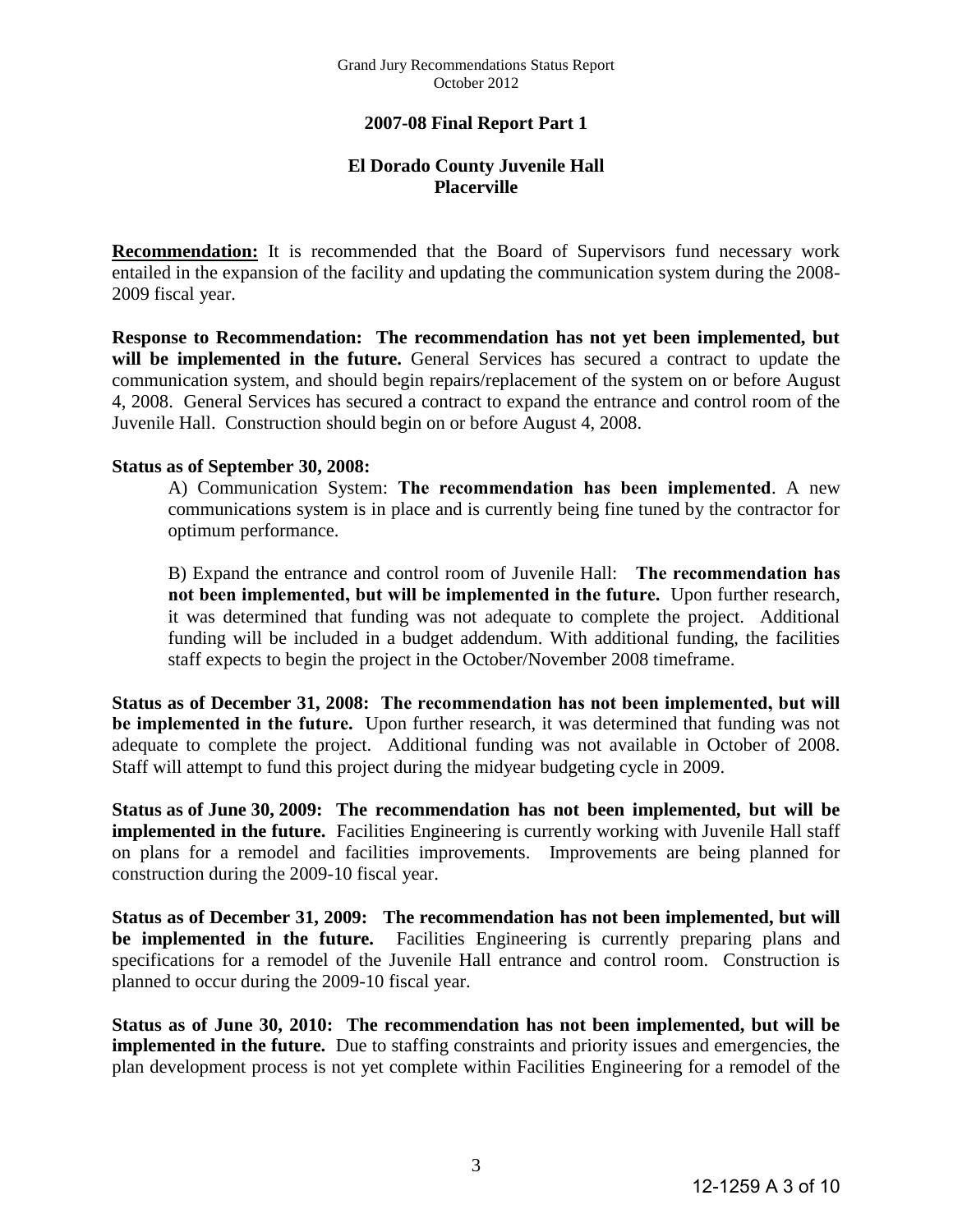Juvenile Hall entrance and control room. Construction is planned to occur during the 2010-11 fiscal year.

**Status as of October 1, 2012: The recommendation has been implemented.** Bullet proof glass with a speak-through window has been installed around the control room.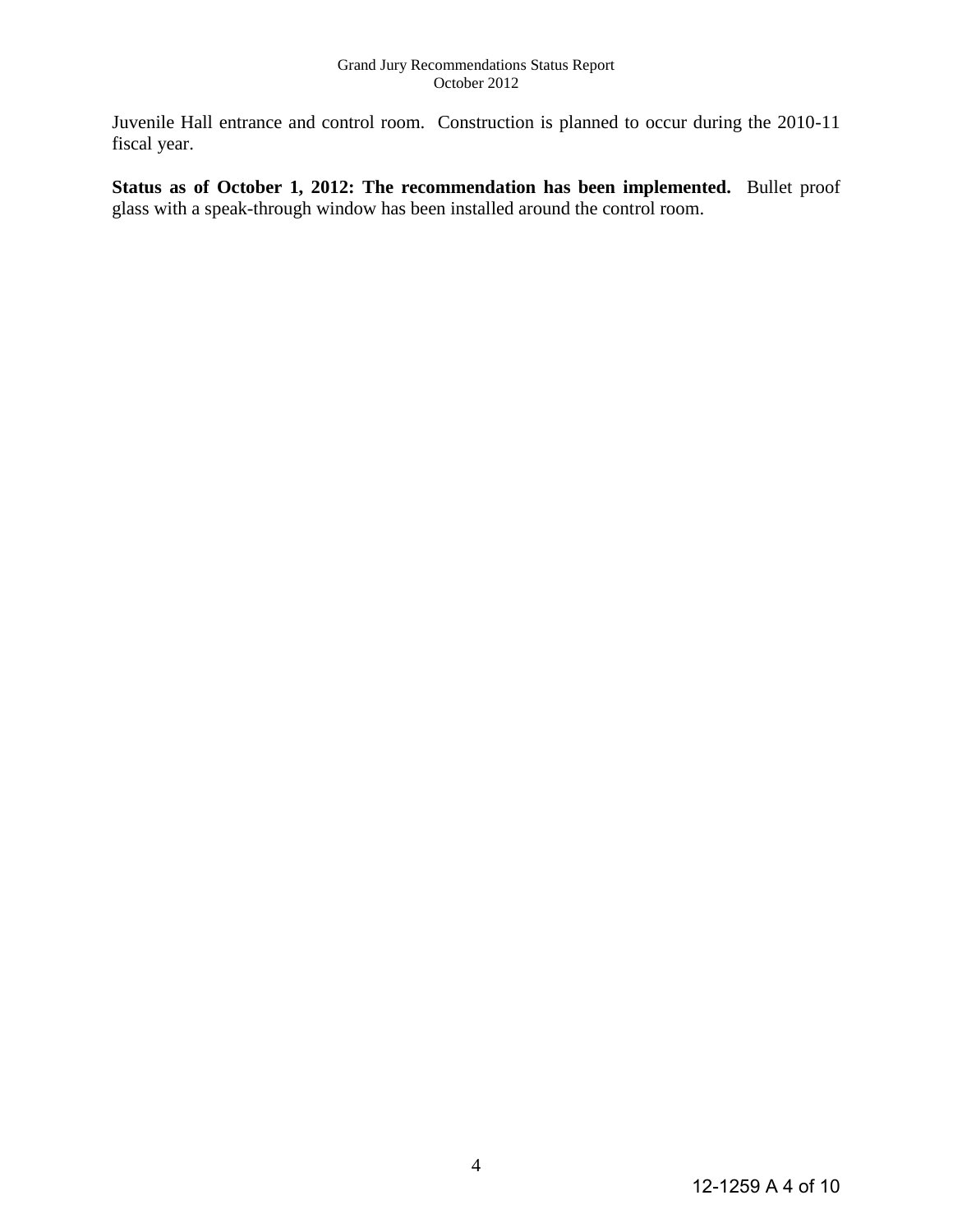## **2008-09 Final Report**

## **El Dorado County Zones of Benefit**

#### **Case No. GJ-08-021**

**Recommendation 1:** The Department of Transportation should achieve a consistent and frequent (quarterly) dissemination of accounting information, with an improved level of detail to allow ZOB's to better understand their costs and manage their organizations effectively.

**Original Response to Recommendation 1: The recommendation has not yet been implemented but will be implemented in the future.** The Department of Transportation will work with staff to automate a process that will allow for the dissemination of detailed accounting information on a quarterly basis. Expected timeframe of implementation is December 31, 2009.

**Status as of December 31, 2009: The recommendation has not yet been implemented, but**  will be implemented in the future. Zone administration staff is working with Information Technologies staff in DOT to develop a database that will allow detailed, timely reporting of financial information to ZOBs. The specifications of the database have been developed, the elements are in place, and are currently being tested. It is anticipated that the program will be available for reporting purposes as of March 31, 2010**.** 

**Status as of June 30, 2010: The recommendation has not yet been implemented, but will be implemented in the future.** DOT technical staff is working on system enhancements to provide the recommended accounting information. Additional time is needed to complete the necessary data base work and due to department workload it is anticipated that the program enhancements will be available by December 31, 2010.

**Status as of October 1, 2012: The recommendation will not be implemented.** DOT staff continues to provide accounting information on a quarterly basis, and can provide information on a more frequent basis if requested. Current resources have precluded the development of the ZOB-specific database program to provide the level of accounting information, and ease of access to the information as envisioned by the Grand Jury. It is possible that such a program may be possible as a component of the upcoming countywide Enterprise Resource Program. Subsequent to the Grand Jury report, ZOB's have not expressed additional concern about the information available.

**Recommendation 5:** The Board of Supervisors should help facilitate a path for disgruntled ZOB's to exit the system and re-organize under an entity that best suits their needs. This issue is currently being discussed by County Counsel and DOT. We recognize that this is not a simple issue. Both the transition out of a ZOB to another road maintenance entity, and the adjustment from "public access to private roads" to "private roads only" needs to be addressed as part of this solution. We would urge that this recommendation produce a solution by the end of this calendar year.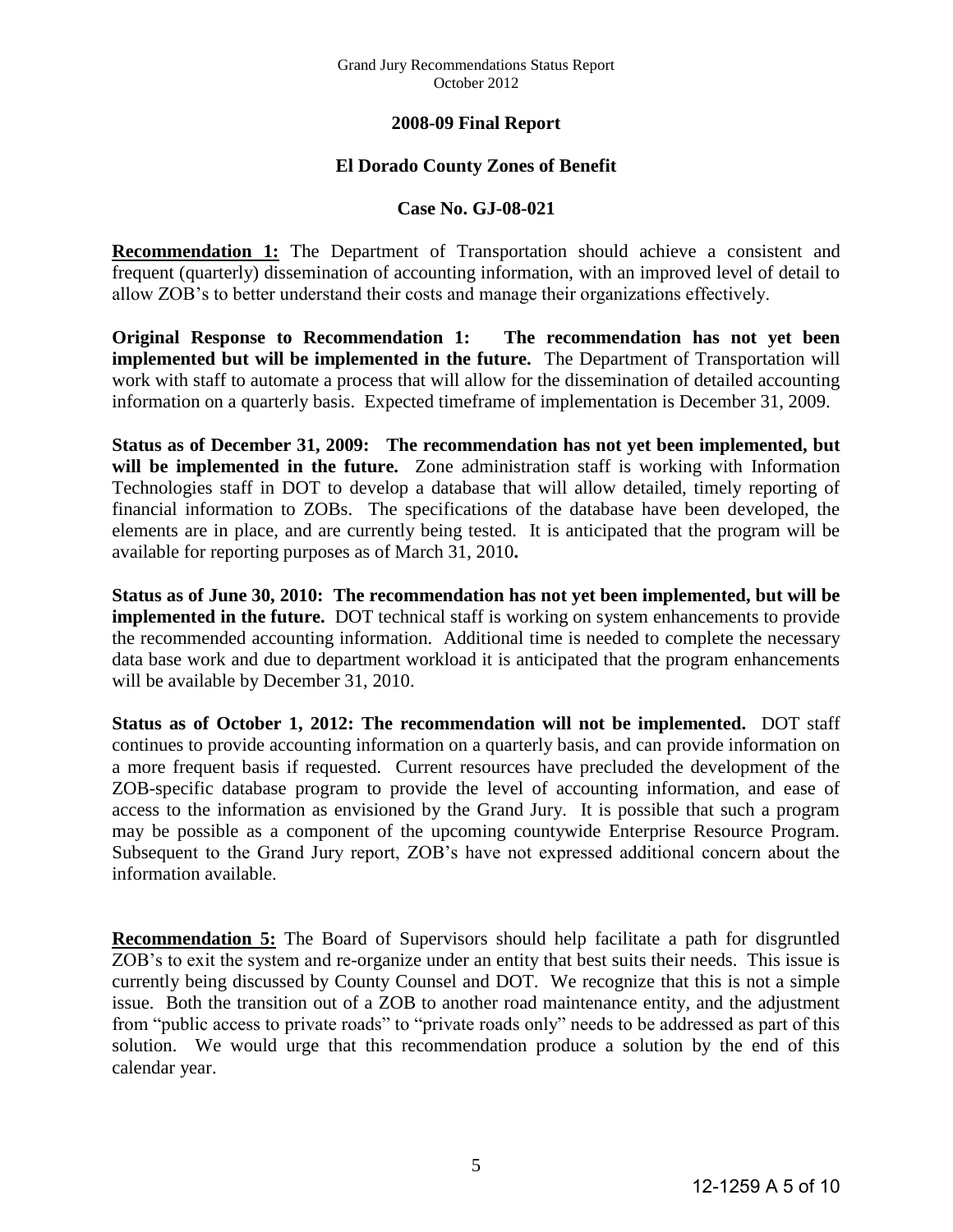**Original Response to Recommendation 5: The recommendation requires further analysis.**  The Department of Transportation and County Counsel are working on revisions to the Policy and Procedure Guidelines for the zones of benefit in which the process for dissolution of a zone is contained. The Board of Supervisors cannot commit to facilitating a new process without additional information. If a need for a new exit and reorganization process is identified, and a strategy is identified that provides agreeable solutions, the Board will take appropriate action at that time.

**Status as of December 31, 2009: The recommendation requires further analysis.** The Department of Transportation completed the recommended revisions to the Policy and Procedure Guidelines for the zones of benefit. The document was sent to County Counsel for further review on September 4, 2009 and is pending completion of that review.

**Status as of June 30, 2010: The recommendation requires further analysis.** The revisions to the Policy and Procedure Guidelines are under review by County Counsel and a completion date is unknown. In the interim, should a ZOB wish to leave the system and reorganize under a different structure, DOT staff will work with that entity to accomplish the reorganization.

**Status as of October 1, 2012: The recommendation will not be implemented.** The revisions to the Policy and Procedure Guidelines remain under review with County Counsel. However, the review is unlikely to provide an alternative dissolution procedure from that currently prescribed by County Service Area law. The dissolution procedure is summarized in the Zone of Benefit Advisory Committee Manual which was updated May 18, 2011. It does not appear that any current ZOB is under consideration for reorganization by dissolution.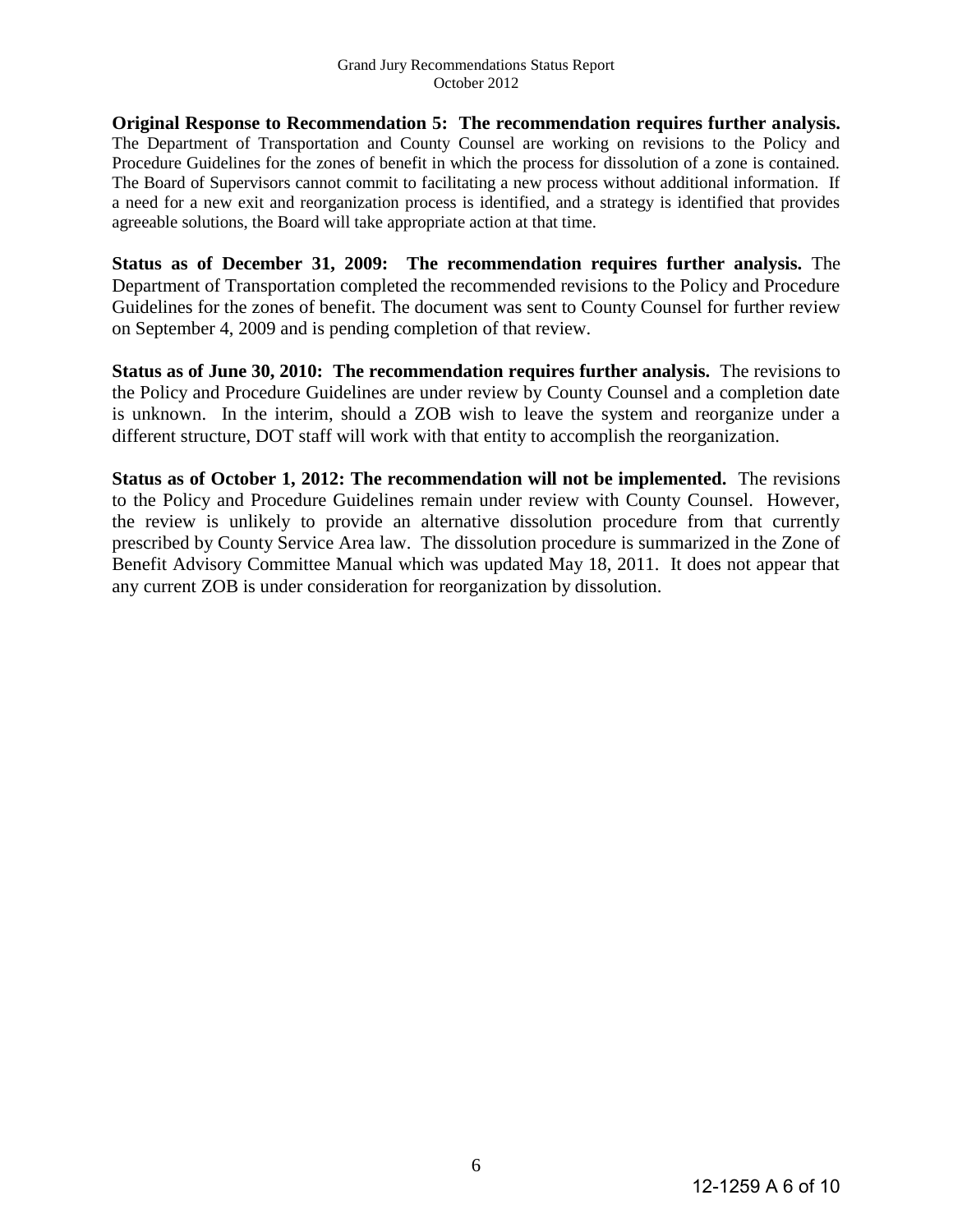#### Grand Jury Recommendations Status Report October 2012

## **2008-09 Final Report**

## **El Dorado Senior Day Care Center**

#### **Case No. GJ-08-007**

**Recommendation 5:** We [the Grand Jury] recommend that a video monitoring system be installed to ensure client safety.

**Original Response to Recommendation 5: The recommendation requires further analysis.** Senior Day Care is 100% funded through fees for services and donations. A video monitoring system was submitted as a fixed asset purchase in the FY 09-10 budget with the notation that the equipment would be purchased if donations are sufficient to cover the cost of the equipment. FY 09-10 revenues were estimated based on anticipated average daily attendance, average daily rate and donation trends and may not meet budgeted revenues. Additionally, it is anticipated that State funding budgeted for the Senior Day Care Program will be reduced in FY 09-10. While a video monitoring system may provide beneficial secondary monitoring of Senior Day Care participants, providing direct services to the clients, including maintaining a staff-to-client ratio that meets the State requirements, must take priority over purchasing equipment that is not required by regulation.

Prior to implementation of a video monitoring system, further analysis will be required to determine the legal requirements, system requirements, equipment specifications and the required ongoing expenditures. Said analysis would be performed by County staff from the Department of Human Services, Department of Transportation, IT, Purchasing and other departments as necessary. Final purchasing of the equipment would follow the procedures set forth in County purchasing policies. The analysis would occur once it has been determined that the budget for Senior Day Care can support the purchase of a video monitoring system. This determination may not occur until late in the fourth quarter of FY 09-10.

**Status as of December 31, 2009: The recommendation has not yet been implemented, but will be implemented in the future.** The facility at 935A Spring Street has been added to the Department Security System upgrade that will be complete by 6/2010. DOT is currently working on releasing the bid.

**Status as of June 30, 2010: The recommendation has not yet been implemented, but will be implemented in the future.** The facility has been included in the Security System upgrade project scheduled to go to bid late summer 2010. Construction is scheduled to be complete by March 2011. In addition, ingress and egress security measures have been added to the facility. The final phase of that construction is currently under contract for completion this summer and includes a delayed egress system.

**Status as of October 1, 2012: The recommendation has been implemented.** System upgrades were completed including delayed egress doors.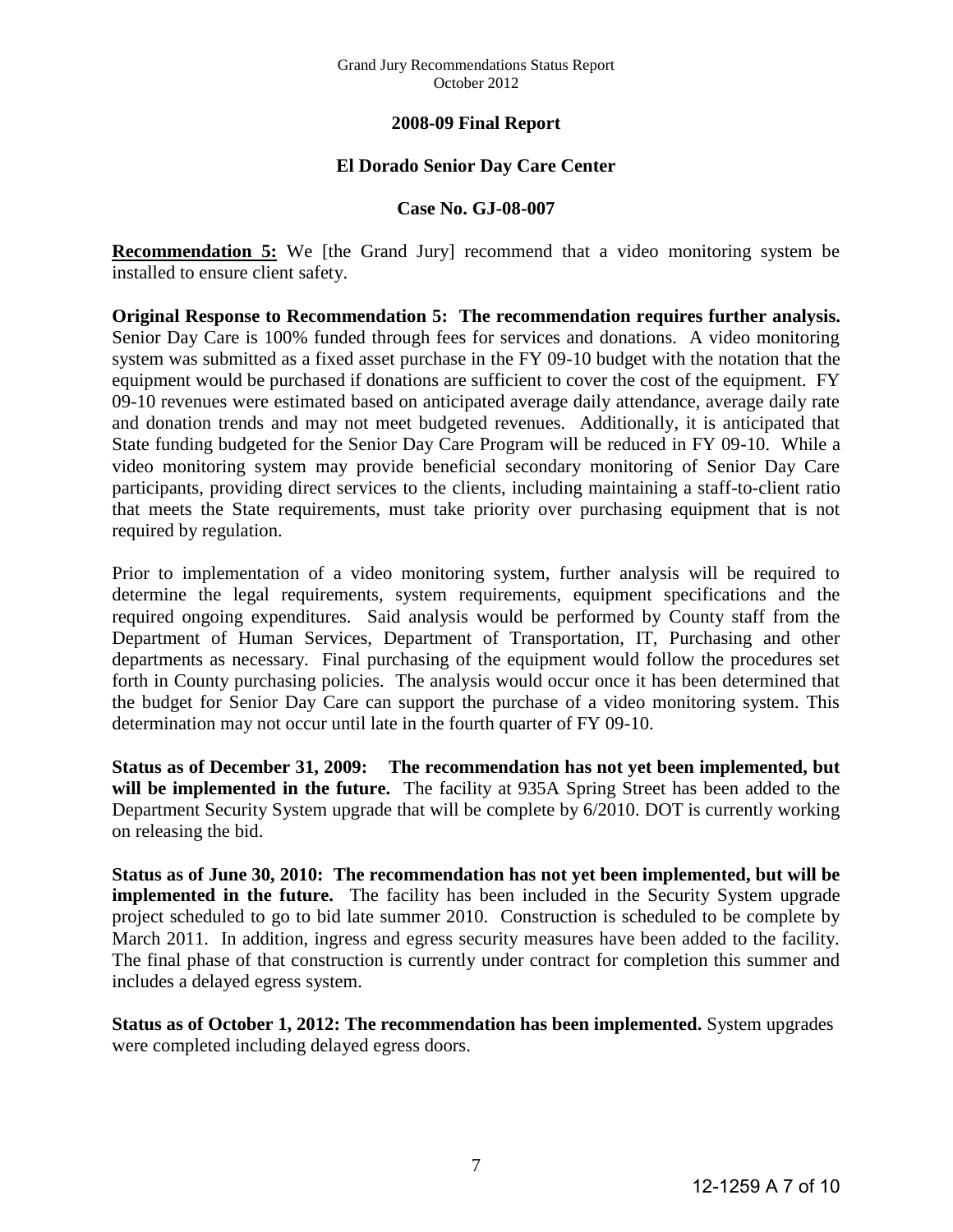# **2011-2012 Final Report**

# **El Dorado County Business Licenses**

## **Case Number GJ-11-003**

**Recommendation 7:** The Grand Jury recommends that the Business License Ordinance should require businesses, even when owned by the same person at the same location, to obtain a separate Business License.

**Original Response to Recommendation 7: The recommendation requires further analysis.** The Chief Administrative Office will research this issue in conjunction with the Treasurer/Tax Collector's Office and report to the Board by the end of the calendar year.

**Status as of October 1, 2012:** No change to the original response.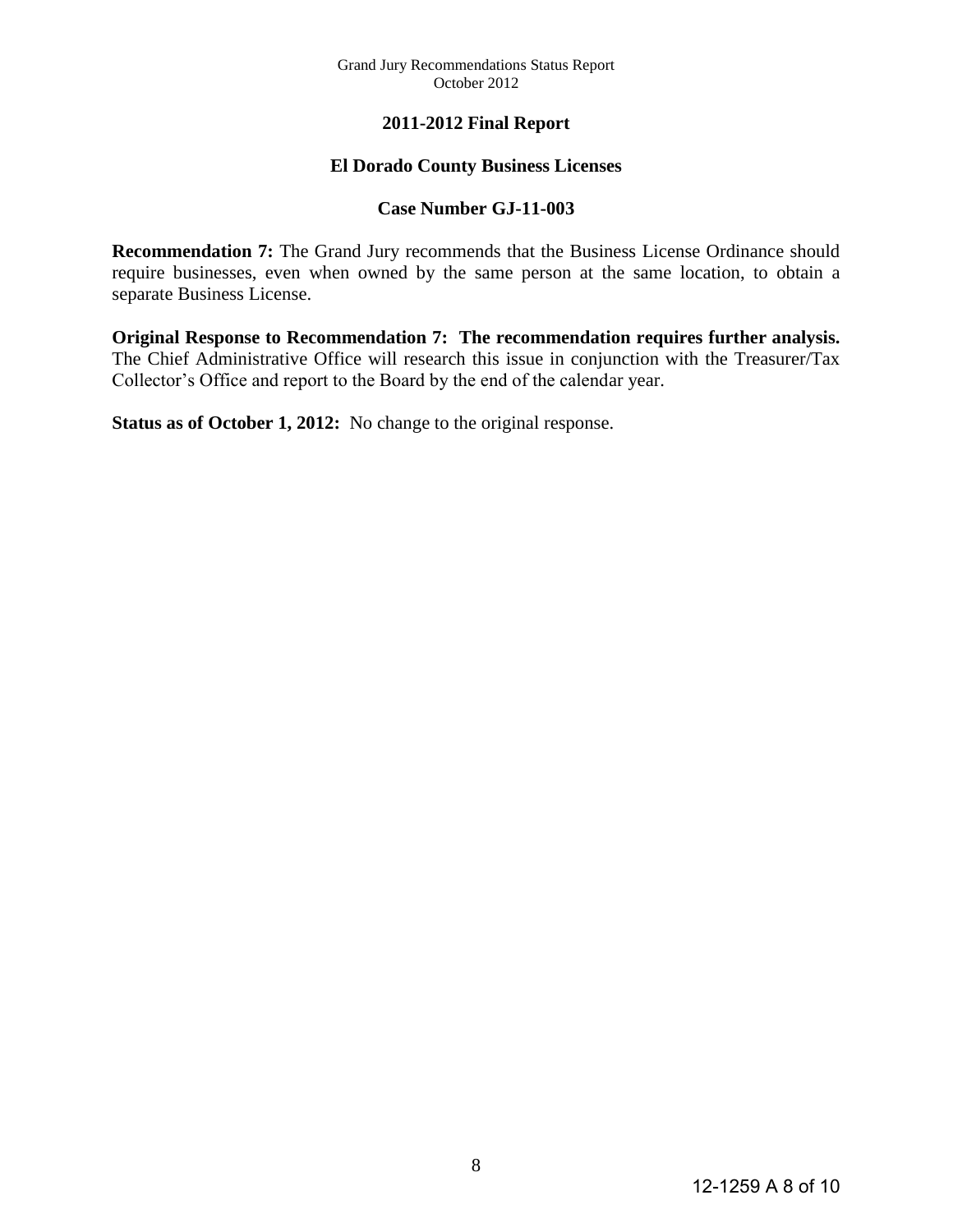# **2011-2012 Final Report**

#### **Consolidation of City and County Services**

#### **Case Number GJ-11-010**

**Recommendation 5:** The Grand Jury recommends that the El Dorado County Board of Supervisors collaborate with the city Councils and Managers of South Lake Tahoe and Placerville and El Dorado County Department Heads in order to consolidate the services provided to citizens.

**Original Response to Recommendation 5: The recommendation requires further analysis.** The Board of Supervisors and County department heads will consider any proposals from the City of Placerville or the City of South Lake Tahoe that would enhance public services. City and county representatives already meet approximately every six weeks to discuss operations, issues and efficiencies.

**Status as of October 1, 2012:** No change to the original response.